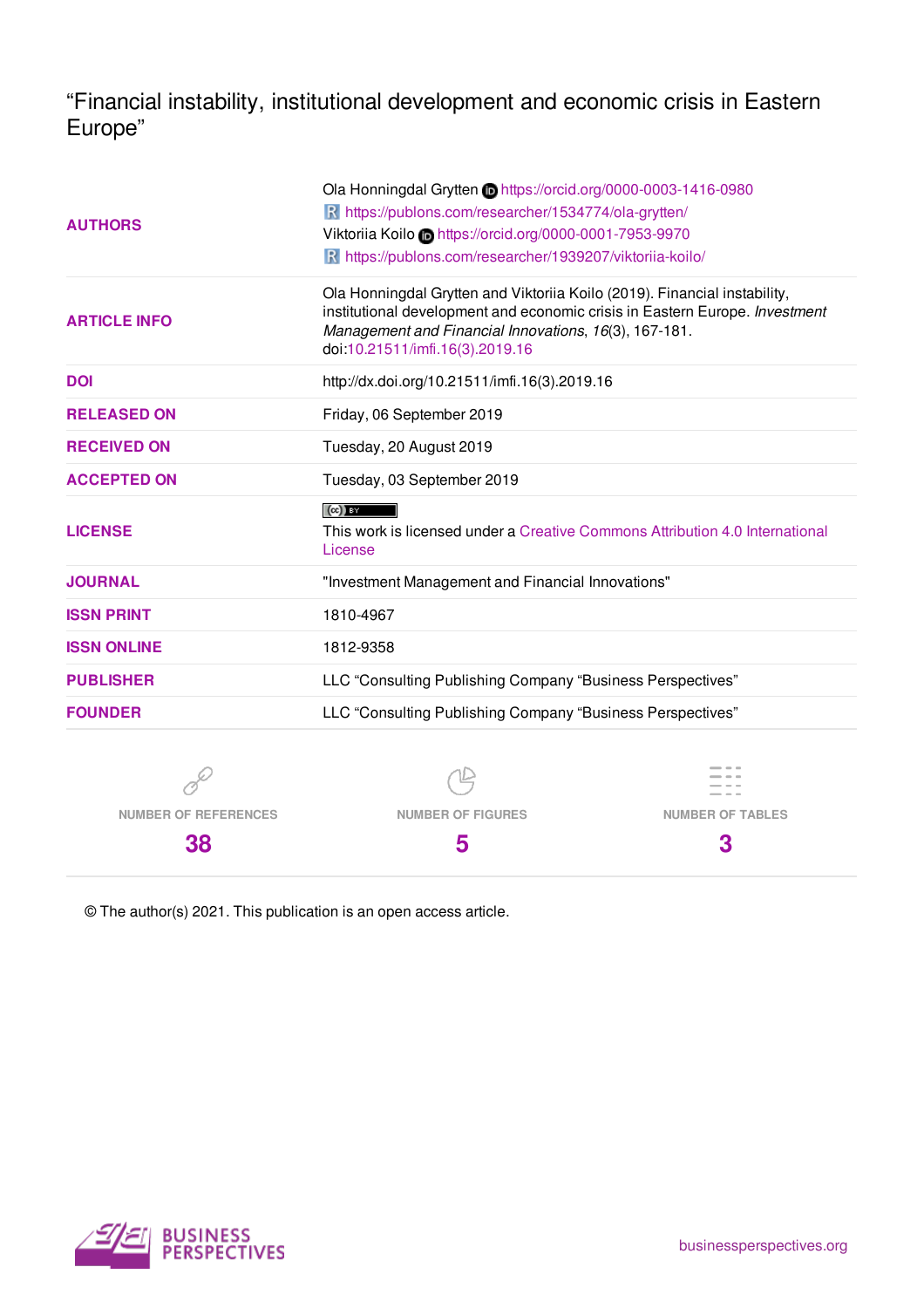



**BUSINESS PERSPECTIVES**



LLC "СPС "Business Perspectives" Hryhorii Skovoroda lane, 10, Sumy, 40022, Ukraine

www.businessperspectives.org

**Received on:** 20th of August, 2019 **Accepted on:** 3rd of September, 2019

© Ola Honningdal Grytten, Viktoriia Koilo, 2019

Ola Honningdal Grytten, Professor, Dr. Econ., Department of Economics, Norwegian School of Economics, Norway.

Viktoriia Koilo, Ph.D., Associate Professor, Hauge School of Management, NLA University College, Norway.



This is an Open Access article, distributed under the terms of the Creative Commons Attribution 4.0 International license, which permits unrestricted re-use, distribution, and reproduction in any medium, provided the original work is properly cited.

**Ola Honningdal Grytten** (Norway), **Viktoriia Koilo** (Norway)

# Financial instability, institutional development and economic crisis in Eastern Europe

#### **Abstract**

This paper sheds light on the financial crisis of 2008–2010 in eleven emerging Eastern European economies (EE11): Armenia, Azerbaijan, Belarus, Bulgaria, Georgia, Kazakhstan, the Kyrgyz Republic, Moldova, Romania, Tajikistan and Ukraine. The aim is twofold. In the first place it seeks to find out if the financial instability hypothesis, as put forward by Minsky and Kindleberger, is a valid explanatory factor for the crisis. Secondly, it tries to map if general institutional frameworks of these countries were developed in order to stand against the factors leading into the financial crisis.

To answer these research problems the paper maps cycles of three parameters representing the real economy, i.e. gross domestic product, manufacturing output and unemployment and four parameters representing the financial markets, i.e. money supply, credit volumes, inflation and government debt. The cycle approach is carried out with the help of a structural time series analysis to isolate cycles in time series. The paper concludes that there were substantial positive financial cycles previous to the financial crisis mirrored by similar cycles in the real economy.

Similarly, the results show negative cycles in the same parameters during the years of crisis. It seems that an uncontrolled increase in money and credit caused the economy to overheat and thereafter contract into financial and real economy crises.

Also, the paper compiles twelve different indices of institutional development. These are standardized and presented in an institutional development matrix, showing that the general institutional framework for the eleven economies was weak previous to and under the meltdown of the economies.

The construction of an integrated institutional development index on the basis of the same twelve parameters confirms institutional shortcomings, which may have made the economies less able to guard themselves from a crisis initiated by both domestically and internationally financial instability.

#### **Keywords**

financial crisis, financial instability hypothesis, institutional development, crisis anatomy

**JEL Classification** E32, E44, E51, E52, G15

## **INTRODUCTION**

The international financial crises, which started with shrinking house prices during the second half of 2007, also hit Eastern European economies. Conventional wisdom seems to be that the crisis transmitted from Western Europe by international financial markets, causing liquidity crises and thereafter capital crisis, ending up in busts in the real economy (Bracke & Martin, 2012; Jungmann & Sagemann, 2011; Åslund, 2018). In addition, fragile political and economic institutions seem to have been unable to set up a stronghold against the evolvement of the crisis.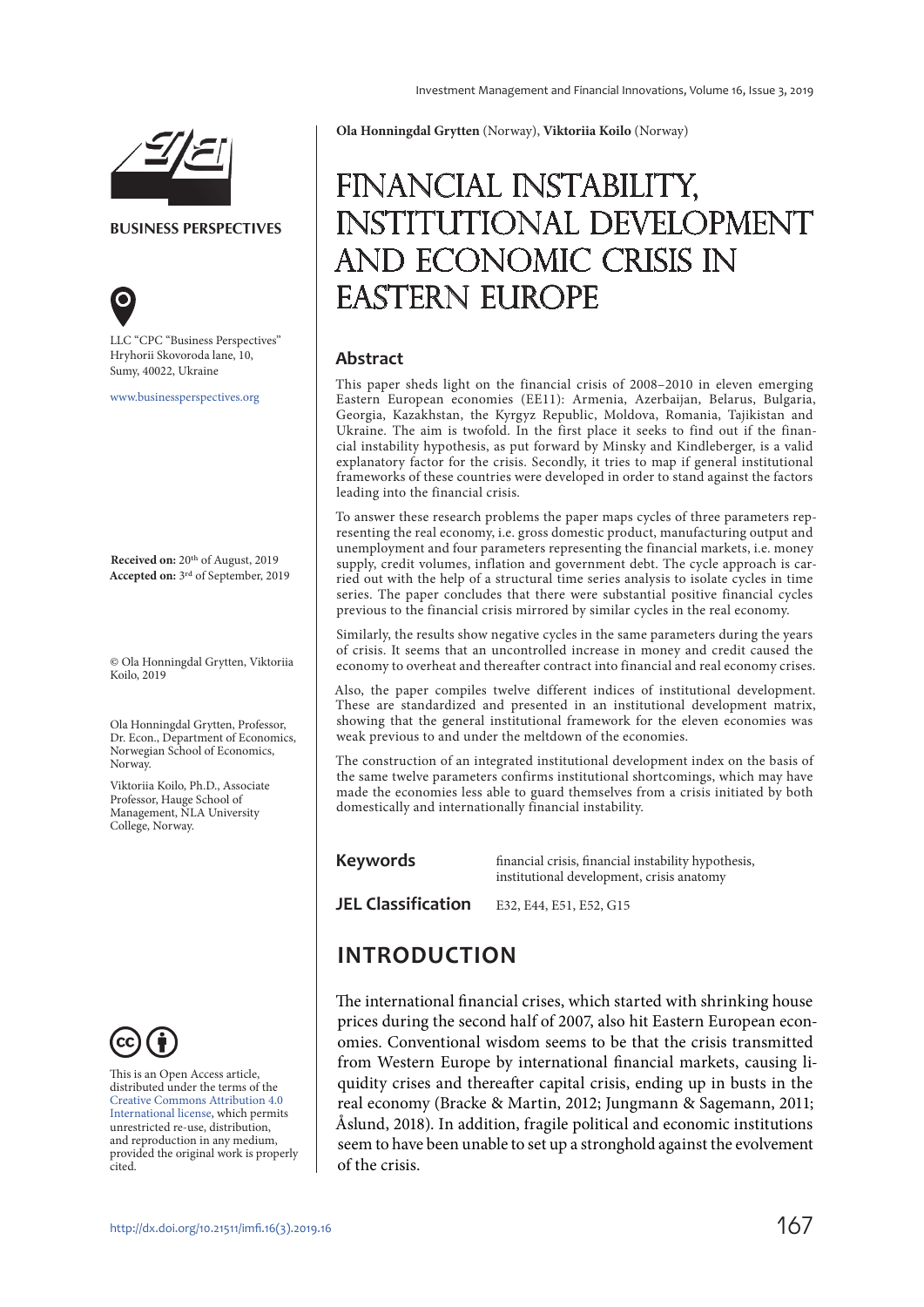### **1. RESEARCH PROBLEM**

This paper investigates the financial crisis of 2008– 2010 using two approaches. The first departures in the financial instability hypothesis as set up by Minsky (1982, pp. 13-39) and Kindleberger (1996). The hypothesis is also in line with the argument of the two Nobel Prize winners Finn Kydland and Edward Prescott. Drawing on empirical research they argue expansion and contraction in money and credit be decisive for business cycles (Kydland, 1990, pp. 3-18). The second approach is to investigate institutional stability: was there a framework within the economies capable of both preventing and reducing the scale of financial crisis?

The research problem is to find out if a Minsky-Kindleberger approach can shed light on domestic financial instability as a major force for the development of the Eastern European branch of the international financial crisis. This is seen in light of important institutional development indicators for these economies.

The paper studies the financial crisis in eleven emerging Eastern European economies (EE11), i.e. Armenia, Azerbaijan, Belarus, Bulgaria, Georgia, Kazakhstan, the Kyrgyz Republic, Moldova, Romania, Tajikistan and Ukraine. It maps their trend and cycle components of production by using a Hodrick-Prescott filter. Significant positive cycle values indicate financial overheating, which thereafter caused significant downturns.

If booms and busts follow the pattern of financial key indicators as money and credit volumes, we conclude that huge swings in the economies to a large extent can be explained by a financial instability approach.

## **2. OUTLINE**

The outline of the paper is as follows:

It first discusses the theoretical framework of the financial instability hypothesis to explain the evolvement of financial crises.

Secondly, it investigates the general institutional framework of the EE11 by looking at institutional development indicators in order to elaborate on their modernization, integration into the global economy, and their ability to serve as defence for financial crisis.

Thirdly, if macroeconomic financial instability follows the pattern of the crisis, it reveals booms and busts in financial indicators in line with the Minsky-Kindleberger approach. In addition, the level of institutional development contributes to understanding to what extent these economies were able to handle the situation.

## **3. DEFINITIONS**

Before presenting a theoretical framework the understanding of financial crises is clarified. The paper defines financial crises as situations where financial institutions or assets lose significant values and the markets are not able to provide necessary means of payment. Goldsmith (1982) defines financial crises as: "sharp, brief, ultra-cyclical deterioration of almost all financial indicators, short-term interest rates, asset prices, commercial insolvencies and failure of financial institutions".

Financial crises were considered almost equivalent to credit crunches and bank panics until the mid 1900s. A modern understanding would also include asset crashes and currency and sovereign defaults.

Claessens and Kose (2013) highlight that financial crises are multidimensional, often associated with four phenomena: significant fall in credit volumes and prices of assets, disruption of external financing and financial intermediation, negative asset balance and need of huge support from governments. We define financial crises as negative shocks in financial markets, causing lack of credit to the economy.

## **4. THEORETICAL FRAMEWORK AND DATA**

According to Minsky and Kindleberger, financial crises commonly start with financial instability, where financial markets are exposed to disturbances ending in lost sustainable equilibriums (Minsky, 1982, 1986). This approach is often char-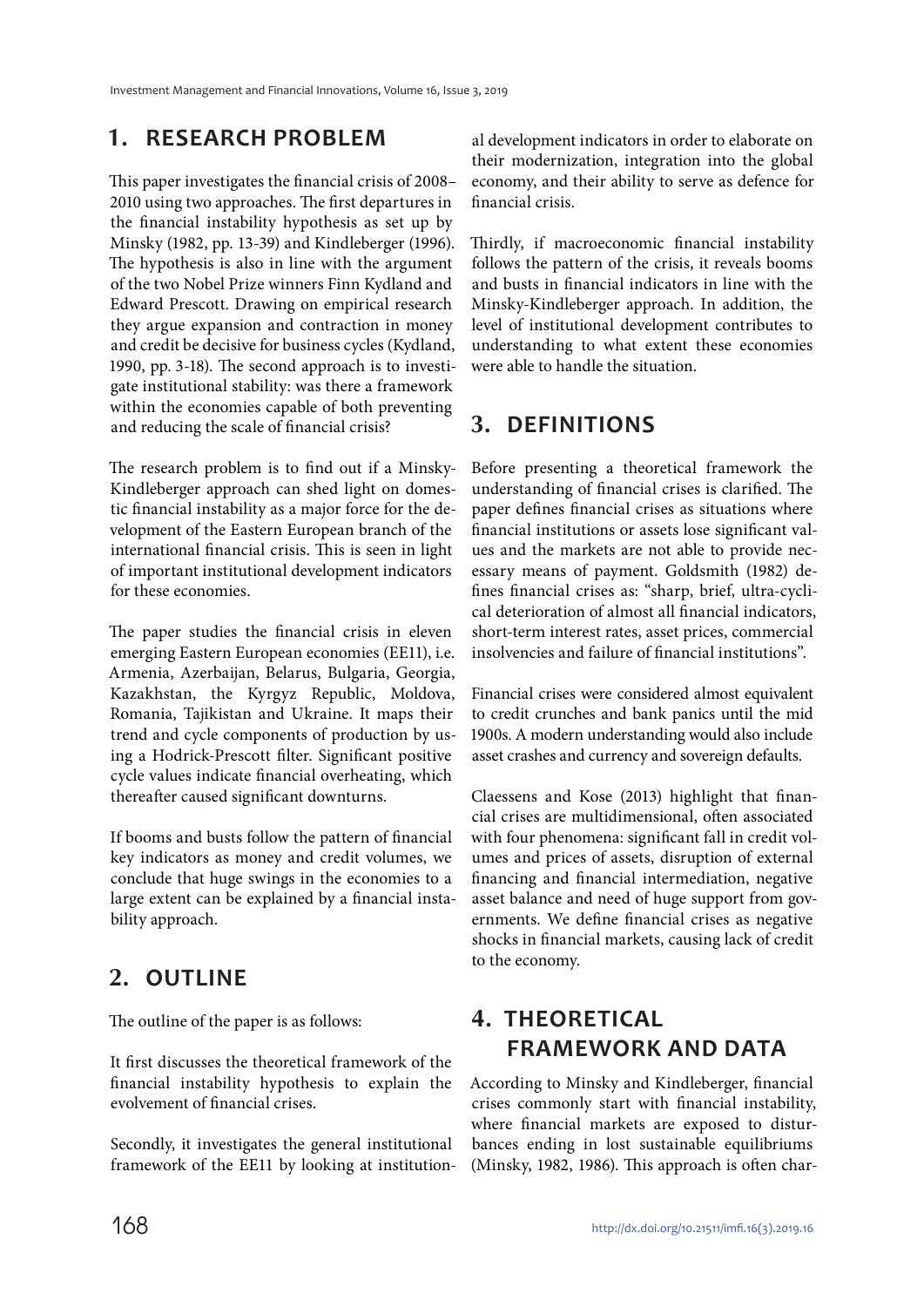acterized as the instability hypothesis. According to Kindleberger (1996), this might typically happen through significant exogenous macroeconomic shocks, causing the economy to run faster by drawing on extended credits.

Minsky pays attention to endogenous factors, i.e. shortcomings within the system in dealing with disturbances in financial markets. System errors make financial instability evolve in times of mismatch between short- and long-term sustainable equilibriums.

#### 4.1. Theory

Both agree that positive expectations and lack of stability may cause demand for credit to over expand and positive credit bubbles arise. Markets become overheated due too money surplus and asset bubbles arise. Speculation in continuous growth in asset prices cause bubbles to increase further. This will go on until markets turn due to negative shifts in expectations, often called the "Minsky Moment". Expected losses make markets fall deeper facing credit crunches, crashes and recessions (Kindleberger & Aliber, 2015, pp. 33-76).

Minsky's model can be described in five phases. Displacement is when a market looses its natural growth pattern due to a positive shift in demand. If one expects this to be permanent, the market moves into its next phase, Overtrading, with surplus activity compared to sustainable equilibriums. Overtrading promotes the third phase, Monetary

Expansion, due to increase in demand for credits and willingness to grant such.

Minsky emphasizes a three-step financial taxonomy. This implies the most common way to finance investments during periods of stability is hedge financing, basically drawing on business surpluses and normal borrowing. In times of rapid expansion and credit growth, speculative finance, drawing on future increase in asset prices, is more common. Finally, Ponzi finance becomes important when capital emissions are necessary for further growth.

Monetary Expansion brings a market to a maximum with an over heated economy and asset bubbles. When market expectations turn, markets and asset prices fall. Hence, one has reached the new phase, Revulsion. Negative expectations will dominate and a period of crisis, Discredit, will follow.

Kindleberger gives an exogenous neo-classical model, but still substantially inspired by Minsky. He starts with an exogenous shock, leading to monetary expansion, which the financial markets are not able to deal with in a controlled manner. This leads to the first phase, Manias, implying the creation of bubbles. This is followed by Panic. Both evolve due to loss of financial stability. The markets then turn into a third phase, Crashes, when asset prices fall steeply. This leads to credit crunch and Crises, which is the fourth phase. If the crisis lasts it will infect other markets, which implies the fifth phase, Diffusion.



**Figure 1.** Seven-step dynamic model for financial crisis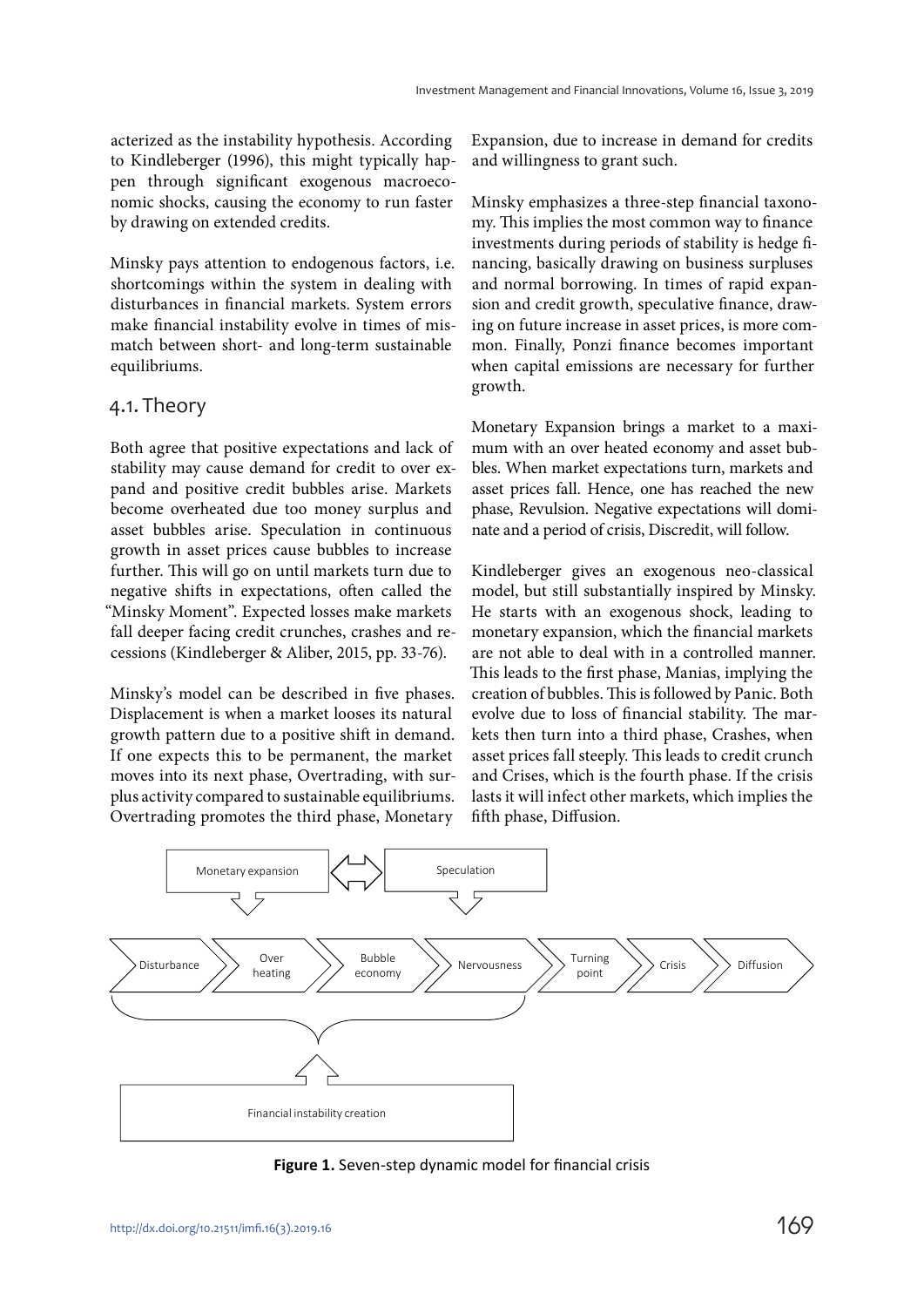Kindleberger also puts attention to the impact of hegemonial powers, which due to their size, standing and role are able to influence markets significantly. Thus, they are decisive for financial stability and the development of financial crises.

Empirical studies by Tornell and Westermann (2005) conclude that a financial instability approach can be applied for the vast majority of financial crises. They argue that financial liberalization tends to cause boom-bust cycles. Eichengreen (1990) argues that financial instability may cause illusive stability, i.e. temporary stability mismatching long-term sustainable stability. A similar argument is found with Reinhart and Roghoff (2009).

Combining Minsky's and Kindleberger's theories with empirical research ended up with a formal seven phases dynamic model for the development of financial crises (Grytten & Hunnes, 2016, pp. 45-52), described as in Figure 1.

#### 4.2. Methodology

To map booms and busts the paper seeks to measure cycles within time series. It uses a structural time series analysis separating an observed time series  $(x_i)$  into a trend component  $(g_i)$ , a cycle component  $(c_t)$  a seasonal component  $(s_t)$  and an irregular component  $(i_t)$ :

$$
x_t = f(g_t, c_t, s_t, i_t). \tag{1}
$$

An arithmetic approach to this function gives the following relationship:

$$
x_t = g_t + c_t + s_t + i_t, \qquad (2)
$$

where it is natural to consider it as the residual:

$$
i_t = x_t - (g_t + c_t + s_t).
$$
 (3)

In this analysis both  $i_t$  and  $s_t$  can be seen as part of both  $c_i$ . This implies a reduced form of equation  $(2)$  as:

$$
x_t = g_t + c_t. \tag{4}
$$

It is feasible using a Hodrick-Prescott filter to iden-

tify the components. The HP filter minimize the variance of  $c_t$  subject to a penalty for variation in the second difference of  $g_i$ :

$$
\min_{g_t} \sum_{t=1}^T (x_t - g_t)^2 + \\ + \lambda \sum_{t=2}^{T-1} \Big[ \big( g_{t+1} - g_t \big) - \big( g_t - g_{t-1} \big) \Big]^2,
$$
\n(5)

where  $(x_{t} - g_{t})$  denotes the cycle component and  $\lceil (g_{t+1} - g_t) - (g_t - g_{t-1}) \rceil$  is the difference in the trend growth rate from period t until  $t + 1$ , where as  $\lambda$  controls the smoothness of the growth component.

This implies that a smoothing parameter equal to zero means that all changes in the observed series should be explained by trend developments. A high smoothing parameter implies that the cycle is an important component in the time series. One can calculate the cycle component by deducting the trend component from the observed series:

$$
c_t = x_t - g_t. \tag{6}
$$

High smoothing parameters give trends with minor fluctuations, and significant cycles, when low smoothing parameters give trends with large fluctuations and minor cycles. Rules of thumb suggest a smoothing parameter with  $\lambda = 100$  for annual figures,  $\lambda = 1,600$  for quarterly figure, and  $\lambda = 14,400$  for monthly figures.

#### 4.3. Data

Key macroeconomic indicators serve as the most important source of data in this work. They are basically taken from the World Bank database on macro indicators<sup>1</sup>. They were first assembled and calculated by national statistical authorities and then processed according to common standards by the World Bank.

It would have been preferable to use quarterly or even monthly data for the analysis, and to include additional parameters such as interest rates and asset prices. However, lack of valid and reliable series does not allow that. Hence, we use annual data

https://data.worldbank.org/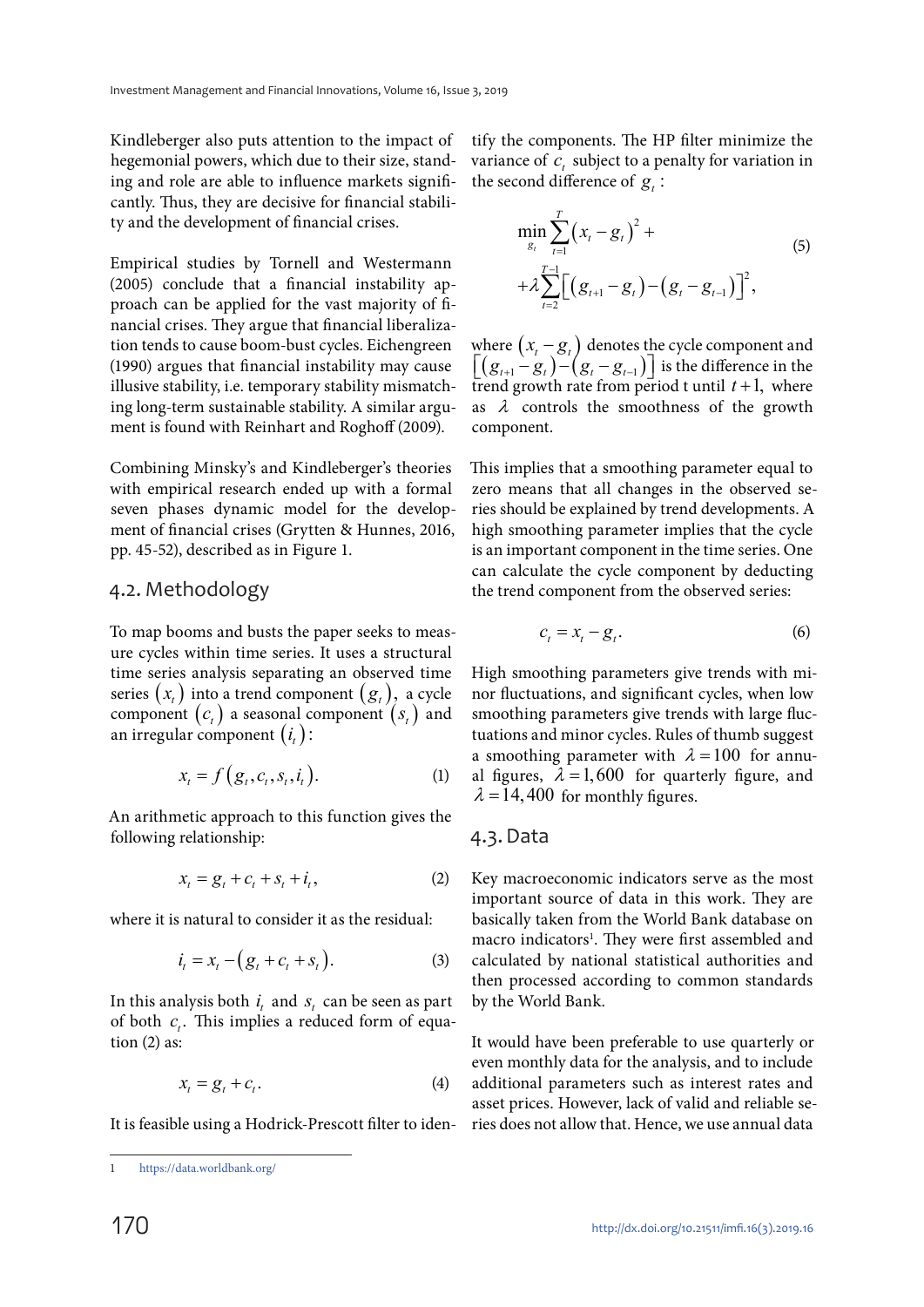for the EE11. Since these are summing up the annual development in macroeconomic and financial indicators, they still serve as valid variables for the purpose of this paper.

Nevertheless, the data series might be somewhat biased, in particular towards the beginning of the series. This is due to noise during the transition period from communism to market based economies and lack of reliable data. In order to avoid this noise, the analysis starts in 1996, when the markets more or less were stabilized. The data collection basically stops with 2017, which makes it possible to include the aftermaths of the crisis<sup>2</sup>.

## **5. INSTITUTIONAL FRAMEWORK**

The institutional framework of economies is imperative for their development and ability to handle crises (Riaz, 2009, pp. 26-35). It decides their level of integration and modernization into a global economy. Until the 1990s the EE11 had similar socialist economic systems and mechanisms, and thereafter started transformation of their systems towards market economies (Harris, 1999, pp. 125-158).

### 5.1. Development of eastern emerging economies

Transformation to market-oriented economies demanded economic integration (Moghadam, 2014, pp. 8-13). However, the levels of integration are dissimilar. Bulgaria and Romania are already members of the EU, when most of the others are looking for ways of cooperation within the Commonwealth of Independent States (CIS) and the EU.

Important decisions on strengthening the integration remain on paper or are being implemented at different paces (Cerqueira, 2018, pp. 329- 333). In the first place, it is a consequence of the deep decline of their economies, the breakdown of economic ties between the states of the former USSR and the difficulties of the transition to market economy. Secondly, this situation is also due to lack of political will.

Thirdly, shortsighted policies of governments trying to gain benefits at the expense of other states causes delay in the integration and modernization process. Despite declarations on the need to reduce customs barriers, governments operate in the opposite direction. The economies have become unstable, dependent on external factors and resource-intensive.

### 5.2. Reorganization and privatization

It was assumed that the transfer of enterprises to private ownership would increase their efficiency, competitiveness and lead to the entering of international markets. In practice, old principles of regulation were maintained, which led to inefficient use of growth potentials.

There was a sharp decline in production during the transition period in the 1990s as GDP dropped around 50 percent. At the initial stage of privatization, new owners of enterprises were not ready to manage the market principles, strategic development planning and business activities. Thus, they directed their efforts to obtain "fast" profits from privatized property leading to inefficiency, excessive exploitation of natural resources and environmental pollution (Roaf, 2014, pp. 10-28). The transition is still not completed.

### 5.3. Liberalization

The transition to free prices under a regime of higher demand than supply led to rapid inflation and low investment activity, and export of savings (Njemcevic, 2017, pp. 15-22). Imported goods dominate in high-tech and high-skilled markets. Thus, the EE11 have been even more dependent on traditional industries, like mining and manufacturing, when in order to buy modern consumption goods the countries run trade deficits, giving way to further exports of capital. This has been fuelled by foreign credits with high interest rates to consumers in order to buy foreign goods.

### 5.4. Institutional changes

Legislative reform and institutional changes also played an important role for the failures of market

<sup>2</sup> Some alterations had to be made for Azerbaijan, Kyrgyz Republic and Tajikistan.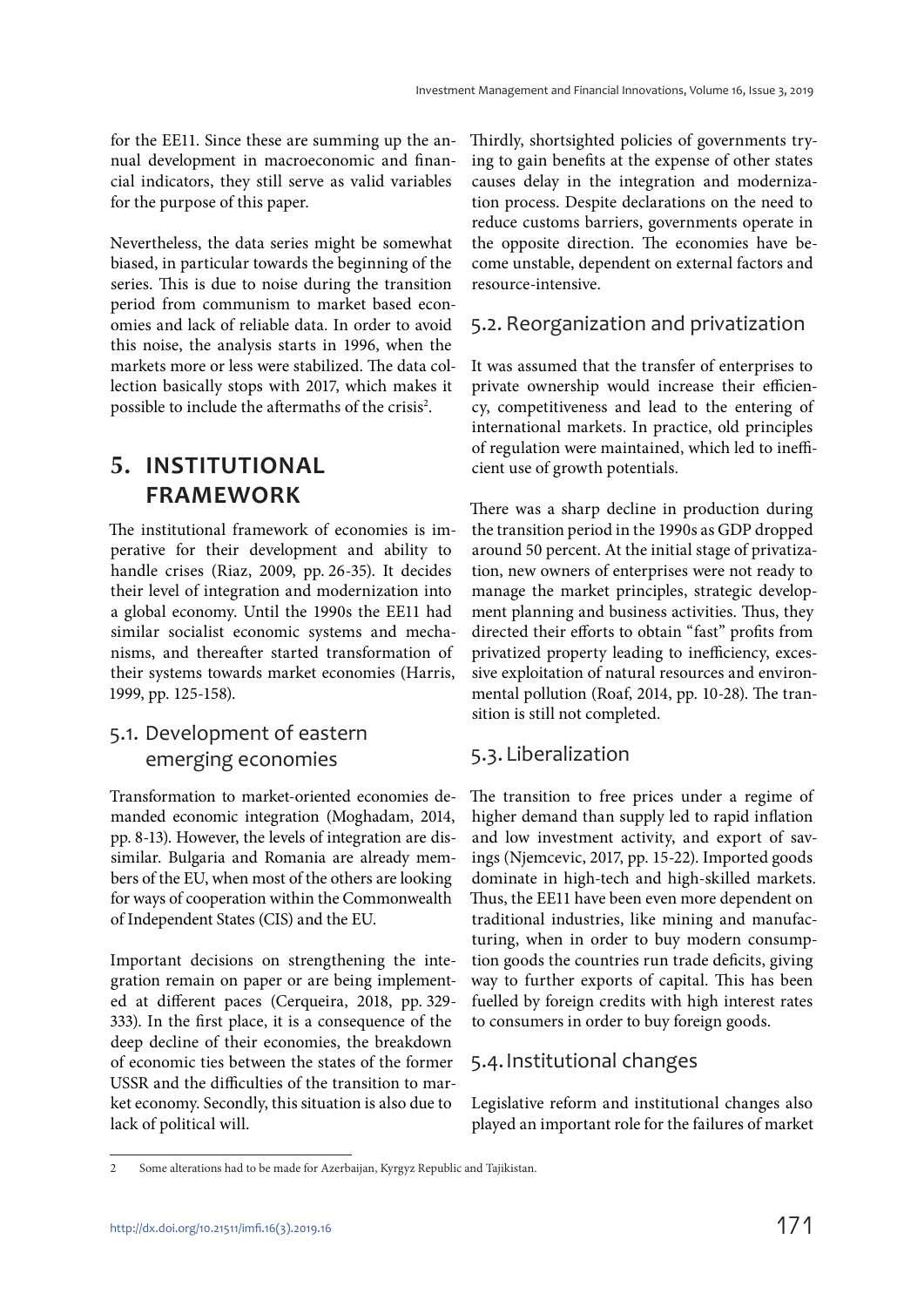economy implementation. The ill-conceived liberalization of the economy led to dominant shadow economies, with increase in crime and corruption. As a result, risks in business increased. The legal system was not ready for the changes and necessary reforms have been hold back by agents benefiting from the mismatch (Turk, 2014, pp. 199-208).

Hence, institutional shortcomings seem to be an important obstacle for economic growth and a fragile framework for integration, economic growth and financial crisis management.

### **6. CYCLE ANALYSIS**

By using structural time series analysis in order to separate trend and cycle components one can find out if financial stability indicators possibly paved way for the financial crisis. Rapid increase in money and credits could have caused demand driven booms and overheated economy. This can be seen in positive deviations from trend, i.e. positive cycles.

#### 6.1. Booms and busts

By using World Bank data presented by the Federal Reserve Bank of St Louis, we trace such developments (FRED, 2019)<sup>3</sup>. The paper looks at seven key macroeconomic indicators. Firstly, productive measures: domestic product, manufacturing output and unemployment. How did these behave before and during the crises? Secondly, financial indicators: money, credits, government debt and inflation.  $\bullet$ 

Using the HP-filter as described in equation  $(1)$  –  $\bullet$ (3) one is able to map cycles from trend:

$$
\min_{g_t} \sum_{t=1}^T (x_t - g_t)^2 =
$$
\n
$$
= x_t - \lambda \sum_{t=2}^{T-1} \Big[ \Big( g_{t+1} - g_t \Big) - \Big( g_t - g_{t-1} \Big) \Big]^2,
$$
\n(7)

where the cycle component

$$
\min_{g_t} \sum_{t=1}^T (x_t - g_t)^2
$$

is the residual, which gives this relationship:

$$
c_{t} = x_{t} - \lambda \sum_{t=2}^{T-1} \Big[ \big( g_{t+1} - g_{t} \big) - \big( g_{t} - g_{t-1} \big) \Big]^{2}.
$$
 (8)

Cycles are found by deducting smoothed parameters from their respective observed series. All parameters, except unemployment and government debt are supposed to be pro-cyclical. As for those two, they should move counter-cyclically, contracting in good times and expanding in bad times.

The peak values of the cycles previous to the financial crisis for the parameters are reported in Table 1 and the troughs or minimums in Table 2, where the numeric results are presented as natural logarithms, to express percentage deviations from trends:

$$
\log(c_t) = \log(x_t) - \log(g_t). \tag{9}
$$

Precise parameters can be listed as follows:

- $Y$  gross domestic product in fixed prices, national currencies;
- $MP$  manufacturing production in fixed prices, national currencies;
- $U$  unemployment rate;
- $M3$  money supply as broad definition in current prices, national currencies;
- C domestic credits;
- $P$  inflation rates, measured by increase in consumer price indices;
- GD government debt as percentages of gross domestic product in current prices, national currencies.

Furthermore,  $p$  denotes peak moment during a boom, when t denotes trough, as the bottom of a burst or recession.

Table 1 reveals that all the EE11 GDP peaked in 2007 or 2008, when the picture is very similar

<sup>3</sup> https://fred.stlouisfed.org/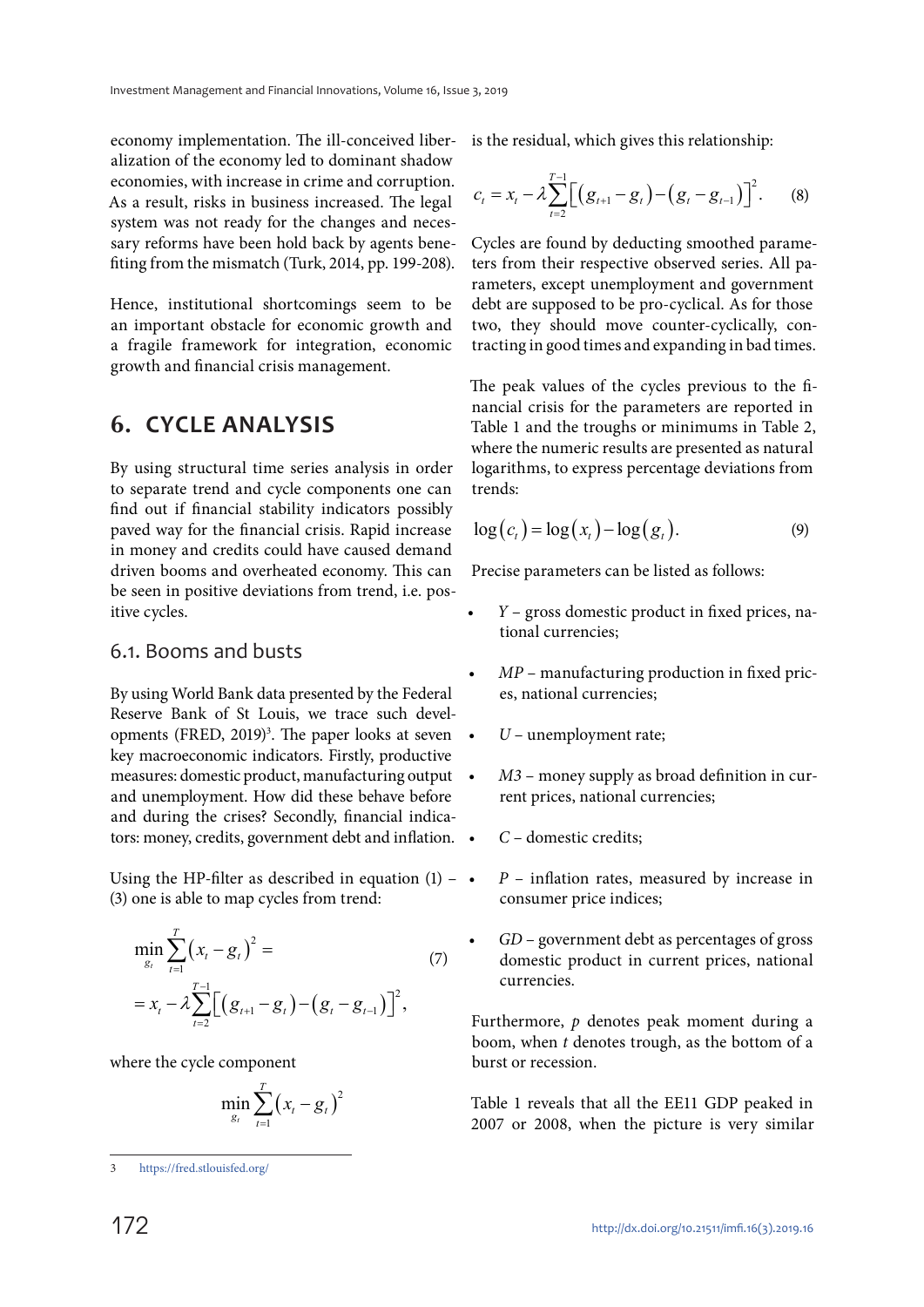|                 |                              | <b>Real economy indicators</b> |          | <b>Financial indicators</b> |                                                                                                                                      |                                                                                                                                                                                                                                 |                                                                                                                                                                                        |  |  |
|-----------------|------------------------------|--------------------------------|----------|-----------------------------|--------------------------------------------------------------------------------------------------------------------------------------|---------------------------------------------------------------------------------------------------------------------------------------------------------------------------------------------------------------------------------|----------------------------------------------------------------------------------------------------------------------------------------------------------------------------------------|--|--|
| Country         | $\mathbf{Y}_{_{\mathbf{p}}}$ | $MP_p$                         | U,       | $M3_{\circ}$                | $\mathsf{C}_{\scriptscriptstyle{\mathsf{p}}}$                                                                                        | $P_{p}$                                                                                                                                                                                                                         | GD <sub>p</sub>                                                                                                                                                                        |  |  |
|                 | 0.159                        | 0.233                          | ID       | 0.213                       | 0.356                                                                                                                                | 0.694                                                                                                                                                                                                                           | $-0.580$                                                                                                                                                                               |  |  |
| Armenia         | (2008)                       | (2008)                         | ID       | (2007)                      | (2008)                                                                                                                               | (2008)                                                                                                                                                                                                                          | (2008)                                                                                                                                                                                 |  |  |
|                 | 0.120                        | 0.158                          | $-0.060$ | 0.023                       | 0.200                                                                                                                                | 1.010                                                                                                                                                                                                                           | $-0.577$                                                                                                                                                                               |  |  |
| Azerbaijan      | (2007)                       | (2007)                         | (2008)   | (2008)                      | (2008)                                                                                                                               | 2008                                                                                                                                                                                                                            | (2008)                                                                                                                                                                                 |  |  |
|                 | 0.086                        | 0.116                          | $-0.587$ | 0.175                       | 0.215                                                                                                                                | 0.876<br>2008<br>0.241<br>0.996<br>2011<br>0.209<br>0.646<br>2008<br>0.103<br>0.763<br>2008<br>0.185<br>1.048<br>2008<br>0.363<br>0.345<br>2008<br>0.209<br>0.348<br>2008<br>0.681<br>0.122<br>2008<br>0.348<br>0.917<br>(2008) | $-0.328$                                                                                                                                                                               |  |  |
| <b>Bulgaria</b> | (2008)                       | (2008)                         | (2008)   | (2008)                      | (2008)                                                                                                                               |                                                                                                                                                                                                                                 | (2005)<br>$-0.311$<br>(2008)<br>$-0.430$<br>(2007)<br>$-0.483$<br>(2007)<br>$-0.284$<br>(2008)<br>$-0.464$<br>(2008)<br>$-0.572$<br>(2008)<br>$-0.250$<br>(2008)<br>$-0.780$<br>(2007) |  |  |
|                 | 0.058                        | 0.068                          | $-0.026$ | 0.138                       |                                                                                                                                      |                                                                                                                                                                                                                                 |                                                                                                                                                                                        |  |  |
| <b>Belarus</b>  | (2008)                       | (2008)                         | (2005)   | (2008)                      | (2008)                                                                                                                               |                                                                                                                                                                                                                                 |                                                                                                                                                                                        |  |  |
|                 | 0.073                        | 0.043                          | $-0.070$ | 0.097                       |                                                                                                                                      |                                                                                                                                                                                                                                 |                                                                                                                                                                                        |  |  |
| Georgia         | (2007)                       | (2007)                         | (2007)   | (2008)                      | (2008)                                                                                                                               |                                                                                                                                                                                                                                 |                                                                                                                                                                                        |  |  |
| Kazakhstan      | 0.059                        | 0.063                          | $-0.011$ | 0.187                       |                                                                                                                                      |                                                                                                                                                                                                                                 |                                                                                                                                                                                        |  |  |
|                 | (2007)                       | (2007)                         | (2007)   | (2008)                      | (2008)                                                                                                                               |                                                                                                                                                                                                                                 |                                                                                                                                                                                        |  |  |
|                 | 0.043                        | 0.035                          | $-0.082$ | 0.118                       | (2007)<br>(2008)<br>0.342<br>(2008)<br>(2008)<br>0.118<br>(2008)<br>(2008)<br>0.149<br>(2007)<br>(2008)<br>0.372<br>(2008)<br>(2008) |                                                                                                                                                                                                                                 |                                                                                                                                                                                        |  |  |
| Kyrgyz Republic | (2008)                       | (2008)                         | (2007)   |                             |                                                                                                                                      |                                                                                                                                                                                                                                 |                                                                                                                                                                                        |  |  |
|                 | 0.056                        | 0.062                          | $-0.435$ |                             |                                                                                                                                      |                                                                                                                                                                                                                                 |                                                                                                                                                                                        |  |  |
| Moldova         | (2008)                       | (2008)                         | (2008)   |                             |                                                                                                                                      |                                                                                                                                                                                                                                 |                                                                                                                                                                                        |  |  |
|                 | 0.121                        | 0.185                          | $-0.189$ |                             |                                                                                                                                      |                                                                                                                                                                                                                                 |                                                                                                                                                                                        |  |  |
| Romania         | (2008)                       | (2008)                         | (2008)   |                             |                                                                                                                                      |                                                                                                                                                                                                                                 |                                                                                                                                                                                        |  |  |
|                 | 0.019                        | 0.147                          | $-0.008$ |                             |                                                                                                                                      |                                                                                                                                                                                                                                 |                                                                                                                                                                                        |  |  |
| Tajikistan      | (2008)                       | (2006)                         | (2008)   |                             |                                                                                                                                      |                                                                                                                                                                                                                                 |                                                                                                                                                                                        |  |  |
|                 | 0.109                        | 0.150                          | $-0.210$ |                             |                                                                                                                                      |                                                                                                                                                                                                                                 |                                                                                                                                                                                        |  |  |
| Ukraine         | (2008)                       | (2007)                         | (2007)   |                             |                                                                                                                                      |                                                                                                                                                                                                                                 |                                                                                                                                                                                        |  |  |

**Table 1.** Cycle peaks before financial crises of 2008–2010 as natural logarithms

*Note:* ID – indecisive.

for manufacturing output and unemployment, i.e. manufacturing peaked almost simultaneously, when unemployment was at a temporary minimum.

As for the financial indicators, we find that money supply peaked in 2007–2008 for all eleven countries, when credits peaked in 2008. The same did inflation, apart from in Belarus. Public debt also reached a minimum in the years leading up to and including 2008.

Table 2 reports troughs during the financial crisis. The pace and the depth of the contraction were far less uniform than the upswing before the crisis. However, most real value indicators reached the bottom during 2009 and 2010, with some latecomers. Looking at the financial indicators, both money and credit tend to reach their minimum before or simultaneously with the real economy indicators, when inflation and government debt seem to lag compared to the other variables. The latter confirms that government debt was a mean

of symptom relief during the financial crisis.

The calculations reveal considerable expansion in money and credits for all EE11 countries previous to the financial crisis. For all, but Azerbaijan, the positive cycle value reached between 9.7 (Georgia) and 37.2 (Ukraine) percent. The credit cycle peaked between 12.2 (Armenia) and 35.6 (Azerbaijan). This shows that domestic monetary expansion came prior to the crisis, and it happened after attempts of cautious monetary policy in most of these countries. Money and credit expansion made the inflation cycle step up to between 34.8 (Romania) and 104.8 (Kyrgyz Republic) over the smoothed line, and the economies lost financial stability.

In consequence of overheating, the financial crisis hit hard. Ukraine's and Armenia's annual GDP fell by 14.4 and 13.4 percent, respectively, against 7.2 and 5.9 percent in Romania and Moldova. Manufacturing output contracted even more, while unemployment increased.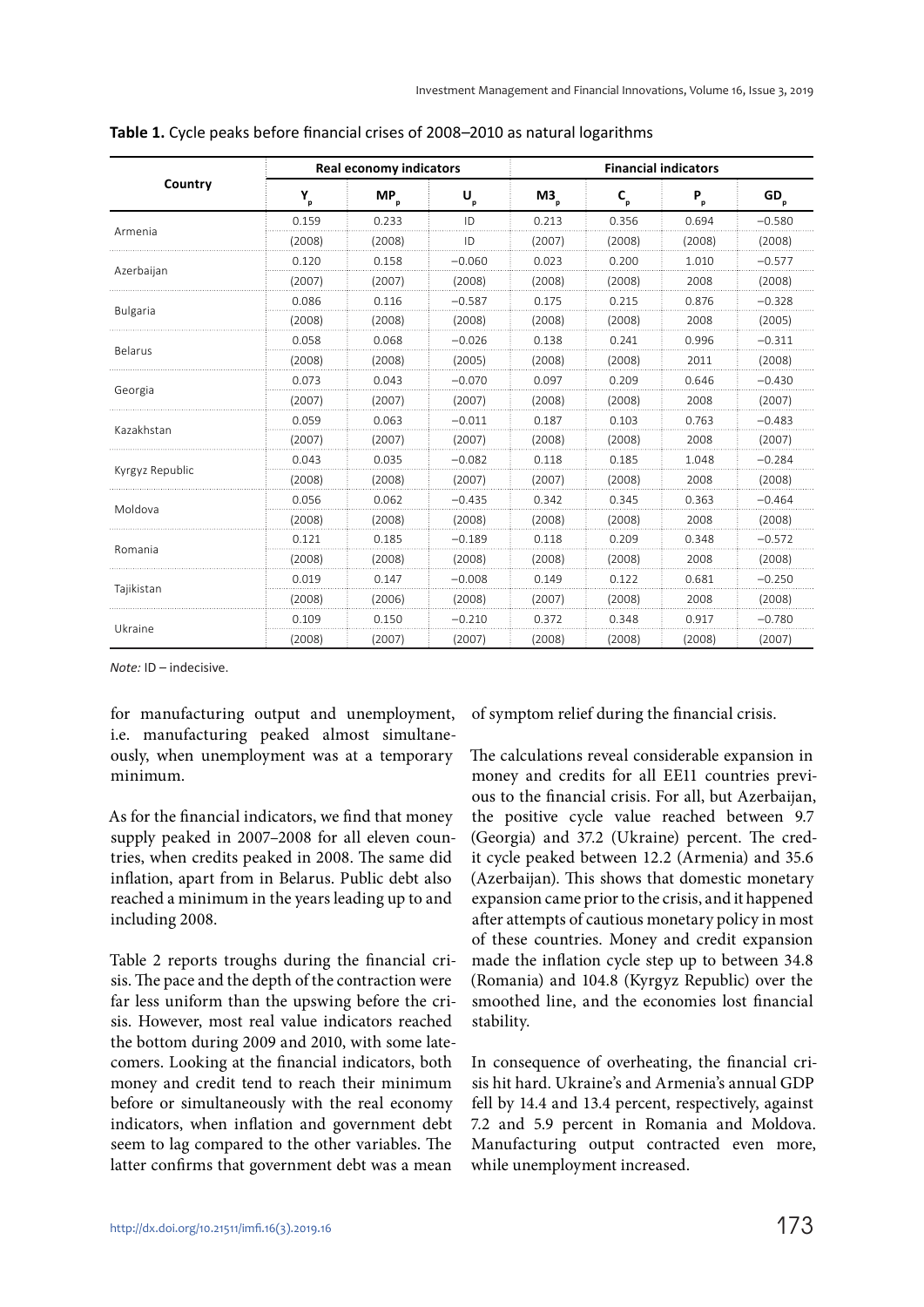|                 |          | Real economy indicators |                           |          | <b>Financial indicators</b> |                                                                                                                |                 |  |  |  |
|-----------------|----------|-------------------------|---------------------------|----------|-----------------------------|----------------------------------------------------------------------------------------------------------------|-----------------|--|--|--|
| Country         | Y,       | $MP_t$                  | $\mathsf{U}_{\mathrm{t}}$ | Μ3,      | $\mathsf{C}_\ast$           | $P_{t}$                                                                                                        | GD <sub>,</sub> |  |  |  |
|                 | $-0.047$ | $-0.125$                | 0.064                     | $-0.054$ | $-0.020$                    | $-0.300$                                                                                                       | 0.213           |  |  |  |
| Armenia         | (2010)   | (2009)                  | (2010)                    | (2010)   | (2009)                      | (2009)                                                                                                         | (2009)          |  |  |  |
|                 | $-0.042$ | $-0.042$                | 0.030                     | $-0.128$ | $-0.020$                    | $-1.666$                                                                                                       | 0.304           |  |  |  |
| Azerbaijan      | (2012)   | (2011)                  | (2011)                    | (2008)   | (2009)                      | (2009)                                                                                                         | (2016)          |  |  |  |
|                 | $-0.033$ | $-0.031$                | 0.323                     | $-0.010$ | 0.022                       | $-0.509$                                                                                                       | 0.454           |  |  |  |
| <b>Bulgaria</b> | (2014)   | (2010)                  | (2013)                    | (2008)   | (2010)                      | (2009)                                                                                                         | (2011)          |  |  |  |
|                 | $-0.011$ | 0.009                   | 0.380                     | $-0.077$ | $-0.052$                    | $-0.003$                                                                                                       | 0.253           |  |  |  |
| <b>Belarus</b>  | (2009)   | (2009)                  | (2010)                    | (2009)   | (2009)                      | (2013)                                                                                                         | (2014)          |  |  |  |
|                 | $-0.043$ | $-0.062$                | 0.144                     | $-0.105$ | $-0.054$                    | $-1.051$                                                                                                       | 0.159           |  |  |  |
| Georgia         | (2009)   | (2009)                  | (2009)                    | (2009)   | (2010)                      | (2009)                                                                                                         | (2010)          |  |  |  |
|                 | $-0.038$ | $-0.022$                | 0.060                     | 0.037    | $-0.161$                    | $-0.086$                                                                                                       | 0.020           |  |  |  |
| Kazakhstan      | (2009)   | (2009)                  | (2009)                    | (2009)   | (2009)                      | (2009)                                                                                                         | (2009)          |  |  |  |
|                 | $-0.045$ | $-0.182$                | 0.046                     | $-0.034$ | $-0.082$                    | $-0.223$<br>(2009)<br>$-0.063*$<br>(2009)<br>$-0.288**$<br>(2009)<br>$-0.384$<br>(2009)<br>$-0.239*$<br>(2013) | 0.047           |  |  |  |
| Kyrgyz Republic | (2010)   | (2012)                  | (2010)                    | (2009)   | (2010)                      |                                                                                                                | (2010)          |  |  |  |
|                 | $-0.047$ | $-0.170$                | 0.263                     | $-0.411$ | $-0.024$                    |                                                                                                                | 0.015           |  |  |  |
| Moldova         | (2009)   | (2009)                  | (2010)                    | (2010)   | (2010)                      |                                                                                                                | (2012)          |  |  |  |
|                 | $-0.039$ | $-0.117$                | 0.053                     | 0.005    | $-0.100$                    |                                                                                                                | 0.179           |  |  |  |
| Romania         | (2012)   | (2012)                  | (2011)                    | (2009)   | (2010)                      |                                                                                                                | (2012)          |  |  |  |
|                 | $-0.057$ | $-0.159$                | 0.055                     | $-0.081$ | $-0.340$                    |                                                                                                                | 0.086           |  |  |  |
| Tajikistan      | (2010)   | (2010)                  | (2010)                    | (2010)   | (2009)                      |                                                                                                                | (2011)          |  |  |  |
|                 | $-0.064$ | $-0.118$                | 0.137                     | $-0.145$ | $-0.135$                    |                                                                                                                | 0.149           |  |  |  |
| Ukraine         | (2009)   | (2009)                  | (2009)                    | (2009)   | (2008)                      |                                                                                                                | (2010)          |  |  |  |

**Table 2.** Cycle troughs during financial crises of 2008 as natural logarithms

*Note:* \* – deflation rate, \*\* – fall in inflation rate.

#### 6.2. Crisis anatomy

After the transition crisis from communist to market liberalism in the 1990s, most Eastern European economies gained economic growth prior to the crisis. This went on for almost a decade and lasted more or less until autumn 2008. During this period of growth emerging economies benefited from underutilized capital. Additionally, they took part in the international boom from the early 2000s.

The growth was not sustainable. The countries ran huge current account deficits and developed high foreign debts along with dubious currency exchange rates. Belarus, Bulgaria and Ukraine had fixed rates, which attracted massive inflows of short-term credits, fuelling monetary expansion, loans and high inflation.

Foreign credit institutions granted Ukrainian citizens consumer credits to interest rates of amazing 50 percent (Stroe, 2011, pp. 47-52). Thus, foreign exchange inflows accelerated imports and balance of payments deficits rocketed. It became impossible to maintain fixed exchange rates. Thus, they had to give up the policy and exchange rates fell

drastically, paving way for imports of even more inflation and lack of trust (Åslund, 2010).

During spring and summer 2008, it became evident that these economies were overheated. Real estate prices were out of control due to high demand caused by monetary expansion and low supply. Wages had increased dramatically for skilled workers and the booming stock markets begun to fall down.

After the bank crises hit the US during the early fall 2008 liquidity became extremely scarce. During a few weeks Eastern Europe saw rapid decline in international finance and a liquidity crisis evolved rapidly, soon revealing a solidity crisis in the private sector due to the high gearing with foreign and domestic capital. Financial panic made capital flee the Eastern economies rapidly, and their currencies were sold for gold, dollars, euros, pounds and Swiss francs (Mihalijek, 2010) making them diving further and even more dubious means of foreign investment.

A fundamental problem for the crisis was excessive inflows of short-term bank credits, enticed by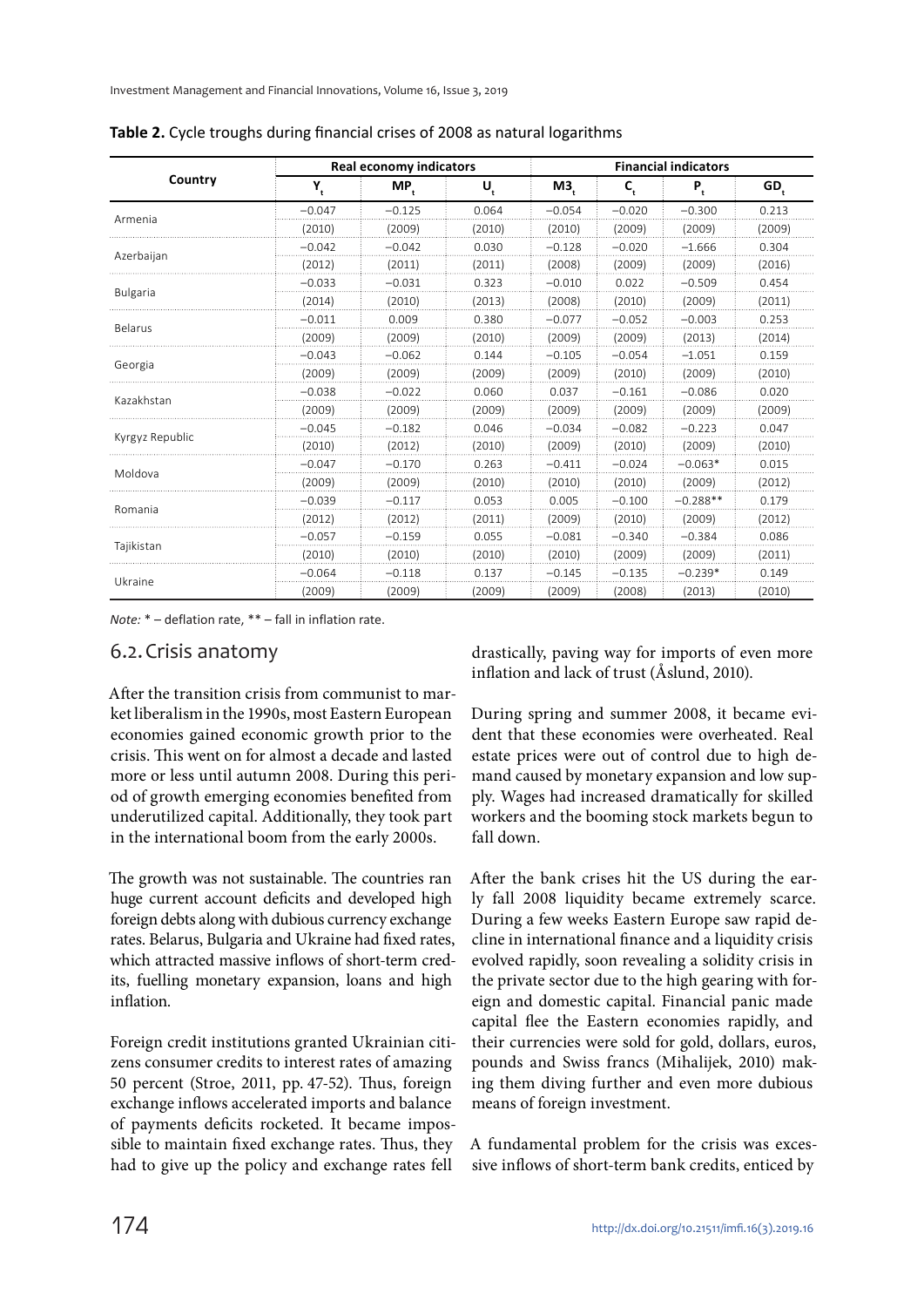fixed exchange rates. Hence, foreign private debt rocketed. Public finances, however, seemed to be under control, with an exception for Romania and Hungary. However, public debt increased during the crisis due to reduced tax income and need for government counter cyclical efforts (Dudas, 2013, pp. 184-193).

Thus, the analysis confirms that the financial instability hypothesis contributes significantly to understand the financial crisis of the EE11. The financial crisis of emerging Eastern European economies doesn't seem very different from traditional financial crises.

## **7. INSTITUTIONAL DEVELOPMENT**

It is of importance to present the institutional development of the EE11 under investigation here. This might help us to the possible strengths of institutions in order to defend the economy from financial crises. The paper offers both an institutional development matrix (IDM) and an integrated institutional development index (IIDI).

### 7.1. Institutional development matrix

The matrix is made up of six categories each containing two parameters or variables. The indicators reflect different aspects of institutional development of each country. These would be of importance when it comes to institutional framework related to the handling of crises. Each category has two parameters presented as sub-indices. The indices rest on different sources<sup>4</sup>:

- 1. Fragility and instability:
- Fragile States Index (FSI). This is done by the Fund for Peace (FFP). It identifies normal pres-

sures, and when pressures are outweighing the capacity to balance states. Daily, FFP collects global information on social, economic and political pressures faced in 178 countries. It uses 12 parameters, graded on a scale from 0 to 10, and then an index constructed on a 0-120 scale (Fund for Peace, 2018).

- Political Stability Index (PSI). The index reflects the possibility of conflict situations and violence in the region. It uses –2.5 as the weakest measure, and 2.5 as the strongest (The Global Economy, 2017).
- 2. Environment:
- Environmental Performance Index (EPI). This presents issues covering environmental health and ecosystem vitality for 180 countries, based on 24 parameters, on a scale of 0 to 100. The last years EPI give weights of approximately 40 percent to environmental health and 60 percent to ecosystem vitality (Yale Centre for Environmental Law and Policy, 2018).
- Environmental Health Index (EHI). This reflects economic growth and prosperity. The index is constructed on a 0-100 point scale. Approximately 65 percent is attributable to air quality, 30 percent to water and sanitation, and five percent to lead exposure (Yale Centre for Environmental Law and Policy, 2018).
- 3. Freedoms and rights:
- Index of Human Freedom (IHF). This provides snapshots of the human freedom, based on civil, personal, and economic indicators. The parameters are expressed into 79 indices in 12 areas on a scale of 0 to 10, where 10 represents freedom (Cato Institute, 2018).

- https://epi.envirocenter.yale.edu/epi-topline https://www.cato.org/human-freedom-index-new
- https://www.heritage.org/index/

<sup>4</sup> https://fragilestatesindex.org/ https://www.theglobaleconomy.com/rankings/wb\_political\_stability/ https://epi.envirocenter.yale.edu/2018/report/category/hlt

http://www.doingbusiness.org/content/dam/doingBusiness/media/Annual-Reports/English/DB2018-Full-Report.pdf

http://hdr.undp.org/en/composite/trends

http://www3.weforum.org/docs/WEF\_GGGR\_2018.pdf

http://hdr.undp.org/en/composite/GII

https://pages.eiu.com/rs/753-RIQ-438/images/Democracy\_Index\_2017.pdf

https://www.transparency.org/news/feature/corruption\_perceptions\_index\_2017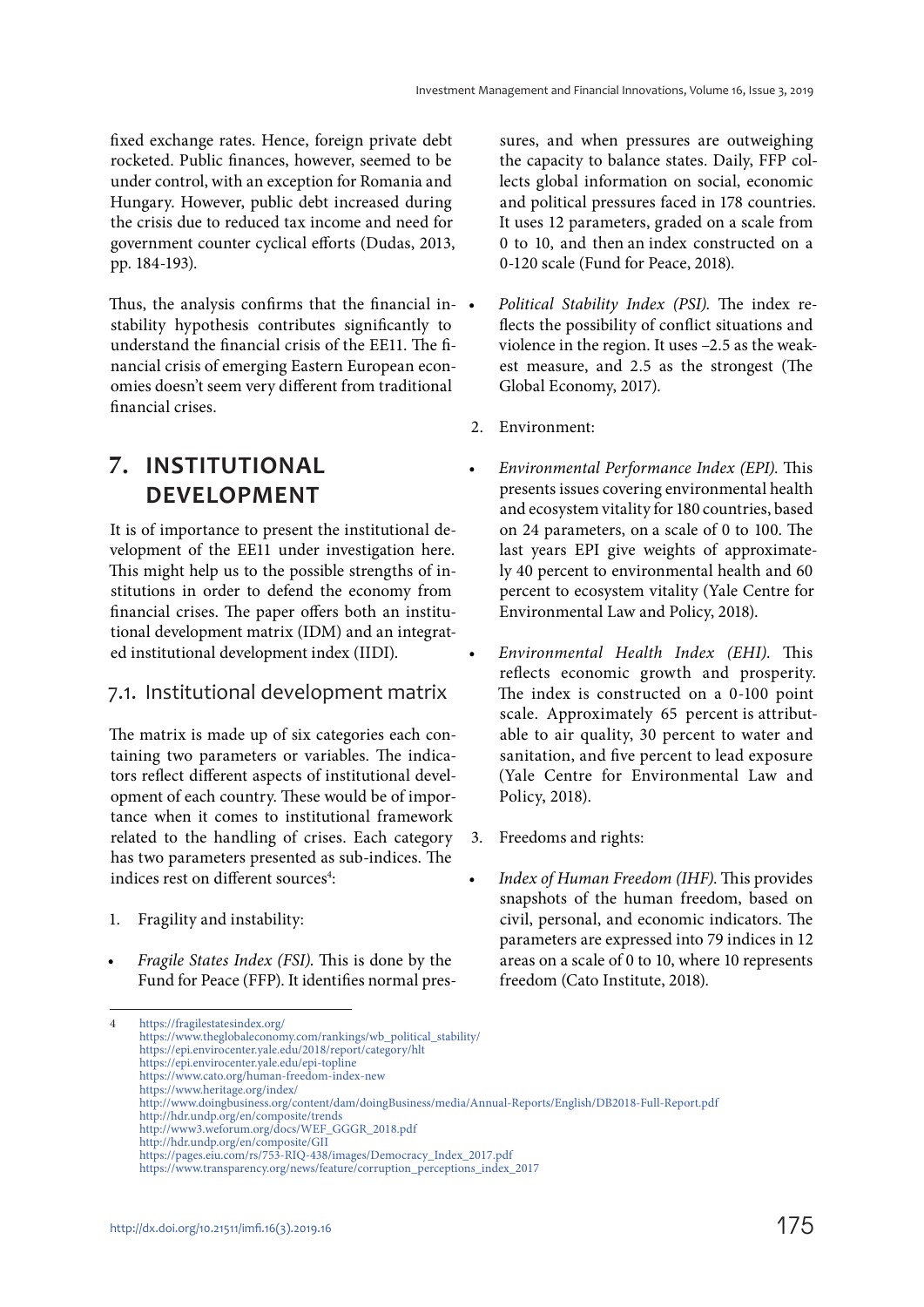- Index of Economic Freedom (IEF). This index is published by the Heritage Foundation and ranking is based on 12 parameters – from property rights to financial freedom. Each parameter is measured on a 0-100 scale for 186 countries (The Heritage Foundation, 2018).
- 4. Socio-economics:
- Doing Business Index (DBI). The World Bank Group Flagship gives annual reports on regulations constraining business activities (including parameters of protection of the property rights and indicators of business regulation). 190 countries are ranged from 1 to 190, where 1 represents the best performance (A World Bank Group Flagship, 2018).
- Human Development Index (HDI). This reflects development of countries in three aspects, standard of leaving, access to education and life expectancy. It ranges from 0 to 1, where 1 means the highest level of development (United Nations Development Programme, 2017).
- 5. Gender:
- Global Gender Gap Index (GGI). The World Economic Forum first introduced this in 2006 as a framework for mapping gender-based disparities. GGI ranks 149 countries on a scale from 0 (disparity) to 1 (parity) across four thematic dimensions (The World Economic Forum, 2018).
- Gender Inequality Index (GII). This index is a summary measure of gender disadvantage, based on three dimension. The indicators are expressed into indices on a scale of 0 to 1, where less values means fare equality between genders (United Nations Development Programme, 2017).
- 6. Governance:
- Democracy Index (DI). This index demonstrates the democracy situation in each country. It is based on five political categories in 167 states, and ranked on a scale of 0 to 10, based on 60 indicators (The Economist Intelligence Unit, 2017).

• Corruption Perceptions Index (CPI). Transparency International presents this index for 180 countries as a measurement of public sector corruption. It applies a scale from 0 (corrupt) to 100 (clean) (Transparency International, 2017).

The series are made comparable by moderation. This is done by transforming scores into indices where the scores of each nations parameter,  $a_i$ , are placed in the interval  $0 < a_i < 1$ . Thus, one arrives at an IDM, as shown in Figure 2.

The EE11 present a mixed picture. However, the very important parameters of fragile state, political stability democracy and corruption perception score alarmingly badly. Figure 3 reports the eleven economies scores according to the twelve different indices.

It proves huge difference in development within the EE11, despite of similar initial conditions at the beginning of independence. Thus, there is a significant need to analyze the financial crisis in these countries in light of institutional integration.

### 7.2. Integrated institutional development index

It is now possible to construct an integrated institutional development index (IIDI). In line with the Human Development Index by the United Nations, this paper offers a geometric approach. The departure can be explained by a general equation:

$$
\left(\prod_{i=1}^{n} a_i\right)^{\frac{1}{n}} = \sqrt[n]{a_i \cdot a_{i+1} \cdot a_{i+2} \cdot a_{i+3} \cdot \dots \cdot a_n},\tag{10}
$$

where  $\Pi$  is the geometric average of different parameters, *a*, numbered from *i* to *n*. In our case these parameters are taken from the structural development matrix:

- FSI Fragile States Index;
- PSI Political Stability Index;
- EPI Environmental Performance Index;
- EHI Environmental Health Index;
- *IHF* Index of Human Freedom;
- IEF Index of Economic Freedom;
- DBI Doing Business Index;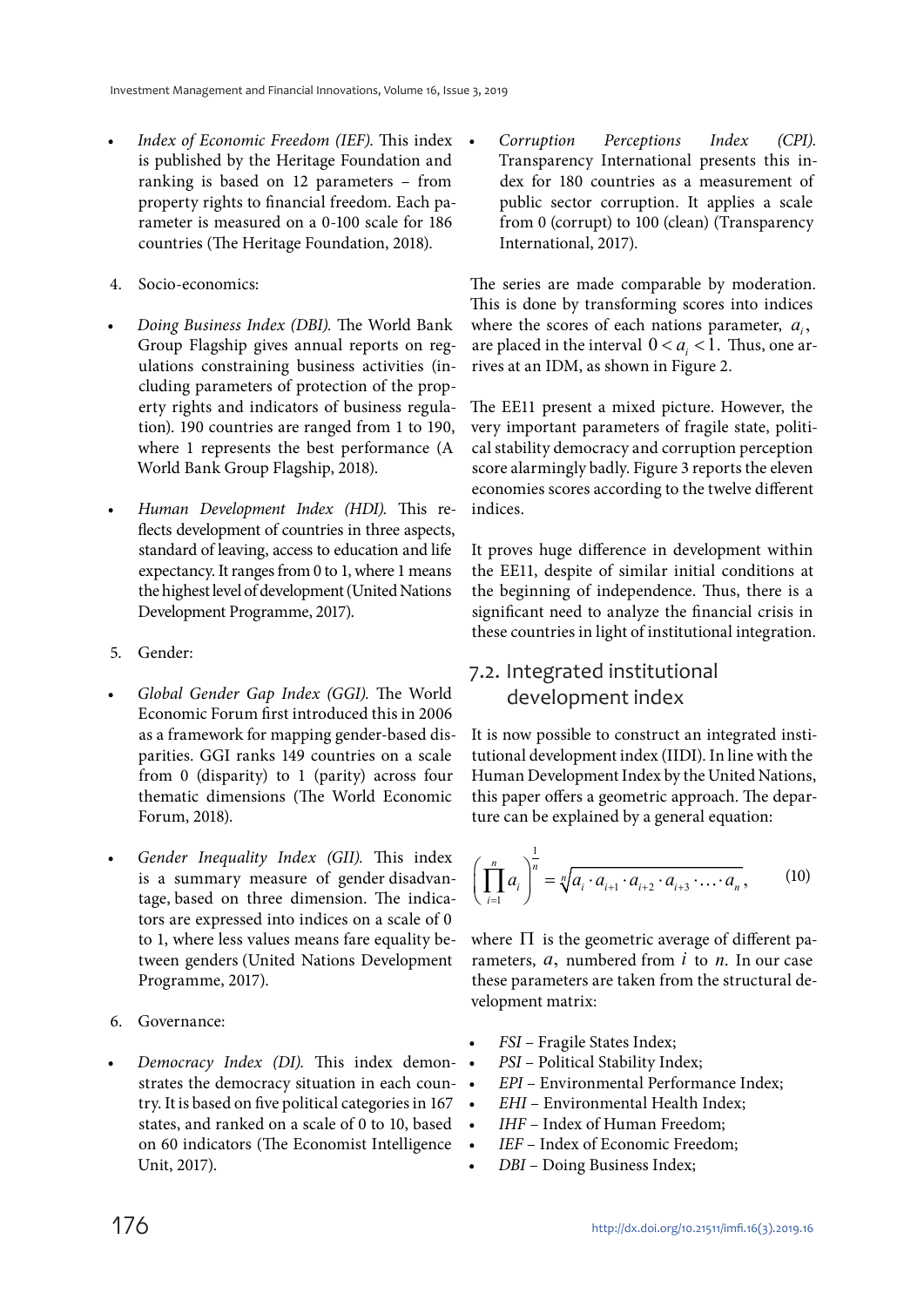#### Investment Management and Financial Innovations, Volume 16, Issue 3, 2019

Source: See footnote 1.



*Note:* FSI – Fragile States Index, PSI – Political Stability Index, EPI – Environmental Performance Index, EHI – Environmental Health Index, IHF – Index of Human Freedom, IEF – Index of Economic Freedom, DB – Doing Business Index; HDI – Human Development Index; GGG – Global Gender Gap Index, GII – Gender Inequality Index, DMI – Democracy Index, CPI – Corruption Perceptions Index.



**Figure 2.** Institutional development matrix

**Figure 3.** Institutional development charts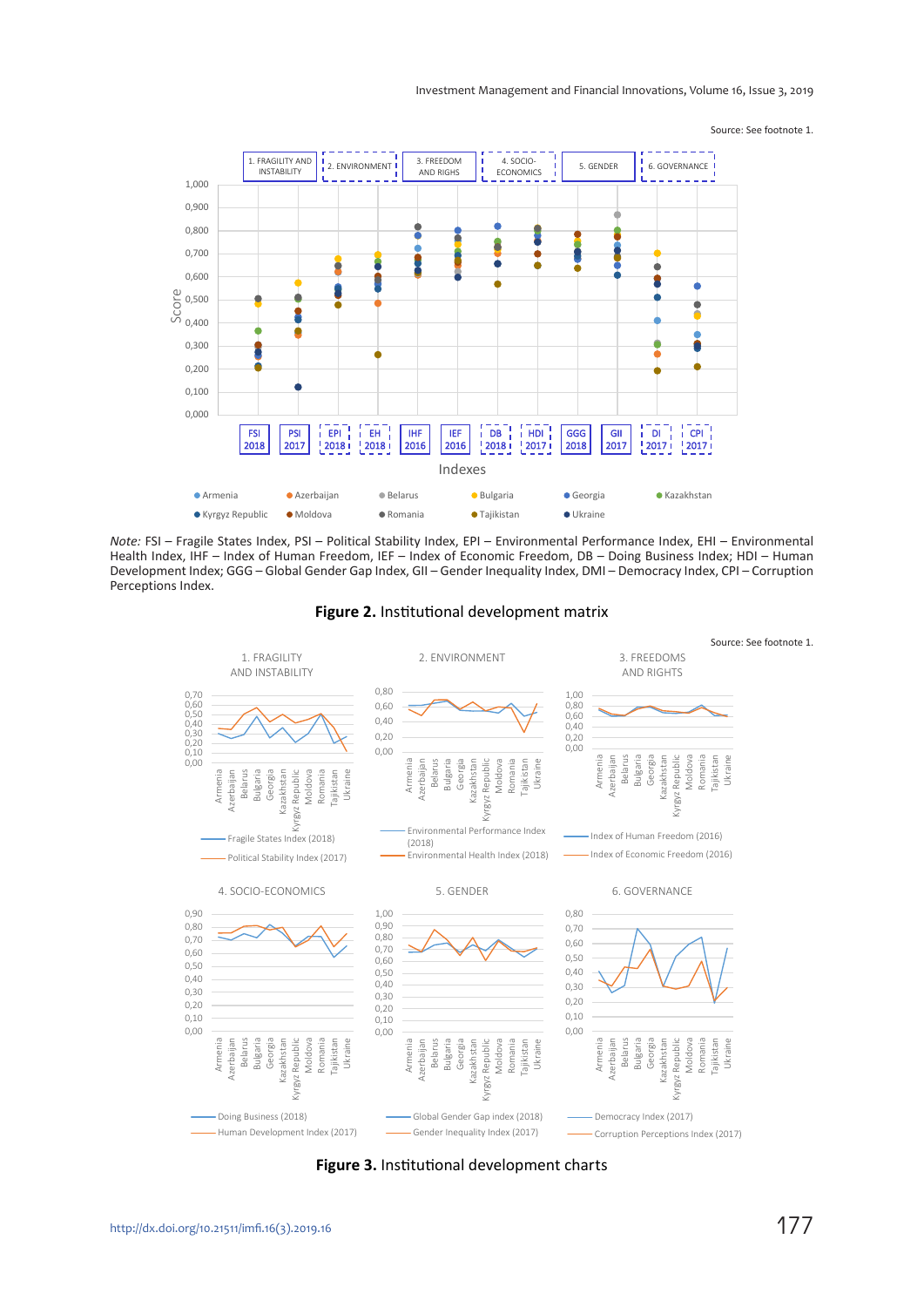- HDI Human Development Index;
- GGG Global Gender Gap Index;
- GII Gender Inequality Index;
- DMI Democracy Index;
- CPI Corruption Perceptions Index.

By applying these parameters in equation (10) one arrives at a more specified equation:

$$
IIDI = \left(\prod_{i=1}^{n} a_i\right)^{\frac{1}{n}} = \sqrt[12]{FSI \cdot PSI \cdot EPI \cdot EHI} \times
$$
  

$$
\times \sqrt[12]{IHF \cdot IEF \cdot DBI \cdot HDI \cdot GGG \cdot GII} \times
$$
  

$$
\times \sqrt[12]{DMI \cdot CPI}
$$
 (11)

In order to compare with other states, the chart also presents EU numbers (Roth & Jonung, 2019). The first group is the PIIGS countries, i.e. Portugal, Ireland, Italy, Greece Spain, which experienced a severe contraction of 2008–2010. The second group is EU10, which experienced a moderate crisis, i.e. Austria, Belgium, Denmark, Finland, France, Germany, Luxembourg, Netherlands, Sweden and the United Kingdom.

Table 1 shows huge differences between the EE11 countries, with Bulgaria and Romania at the top and Tajikistan at the bottom of the list. One also finds that they score significantly lower than both the PIIGS countries and the EU10. Moreover, the standard deviations of the institutional development parameters are highest for the EE11 group, followed by the PIIGS countries, and lowest among the EU10. This gives evidence of institutional stability as tool for financial stability.

Figure 4 clearly illustrates the lack of institutional development in the EE11 countries. Even the best of them score significantly lower than the EU countries with the worst crises and lowest institutional development.

Combining the troughs of the cycles in Table 2 and the IIDI from Table 3 it is possible to draw a plot diagram indicating between the two parameters, as done in Figure 5. Here we also include PIIGS and EU10. The estimated regression line indicates that weak institutional development was correlated with significant contraction of the business cycle during the financial

| Country            | <b>Fragility and</b><br>instability |       | <b>Environment</b> |       | <b>Freedoms and</b><br>rights |       | Socio-<br>economics |            | Gender |       | Governance |            | <b>IIDI</b> |
|--------------------|-------------------------------------|-------|--------------------|-------|-------------------------------|-------|---------------------|------------|--------|-------|------------|------------|-------------|
|                    | <b>FSI</b>                          | PSI   | EPI                | EHI   | IHF                           | IEF   | <b>DBI</b>          | <b>HDI</b> | GGI    | GII   | <b>DMI</b> | <b>CPI</b> |             |
| Armenia            | 0.305                               | 0.358 | 0.621              | 0.569 | 0.724                         | 0.757 | 0.725               | 0.755      | 0.678  | 0.738 | 0.411      | 0.350      | 0.554       |
| Azerbaijan         | 0.254                               | 0.348 | 0.623              | 0.486 | 0.608                         | 0.649 | 0.702               | 0.757      | 0.680  | 0.682 | 0.265      | 0.310      | 0.494       |
| Belarus            | 0.295                               | 0.506 | 0.650              | 0.696 | 0.614                         | 0.623 | 0.751               | 0.808      | 0.740  | 0.870 | 0.313      | 0.440      | 0.578       |
| <b>Bulgaria</b>    | 0.483                               | 0.574 | 0.679              | 0.696 | 0.778                         | 0.741 | 0.719               | 0.813      | 0.756  | 0.783 | 0.703      | 0.430      | 0.668       |
| Georgia            | 0.260                               | 0.426 | 0.557              | 0.571 | 0.780                         | 0.802 | 0.820               | 0.780      | 0.677  | 0.650 | 0.593      | 0.560      | 0.597       |
| Kazakhstan         | 0.366                               | 0.504 | 0.546              | 0.667 | 0.674                         | 0.711 | 0.754               | 0.800      | 0.741  | 0.803 | 0.306      | 0.310      | 0.567       |
| Kyrgyz<br>Republic | 0.214                               | 0.414 | 0.549              | 0.548 | 0.659                         | 0.693 | 0.657               | 0.649      | 0.691  | 0.608 | 0.511      | 0.290      | 0.512       |
| Moldova            | 0.305                               | 0.452 | 0.520              | 0.603 | 0.685                         | 0.664 | 0.730               | 0.700      | 0.785  | 0.774 | 0.594      | 0.310      | 0.568       |
| Romania            | 0.506                               | 0.512 | 0.648              | 0.587 | 0.817                         | 0.769 | 0.729               | 0.811      | 0.711  | 0.689 | 0.644      | 0.480      | 0.649       |
| Tajikistan         | 0.205                               | 0.366 | 0.479              | 0.263 | 0.619                         | 0.672 | 0.569               | 0.650      | 0.638  | 0.683 | 0.193      | 0.210      | 0.414       |
| Ukraine            | 0.274                               | 0.122 | 0.529              | 0.644 | 0.628                         | 0.598 | 0.658               | 0.751      | 0.708  | 0.715 | 0.569      | 0.300      | 0.488       |
| FF!!               | 0.315                               | 0.417 | 0.582              | 0.575 | 0.690                         | 0.698 | 0.710               | 0.752      | 0.710  | 0.727 | 0.464      | 0.363      | 0.561       |
| Stdev              | 0.099                               | 0.122 | 0.065              | 0.122 | 0.075                         | 0.064 | 0.065               | 0.061      | 0.043  | 0.076 | 0.173      | 0.102      | 0.073       |
| PIIGS              | 0.623                               | 0.599 | 0.759              | 0.915 | 0.802                         | 0.737 | 0.748               | 0.885      | 0.735  | 0.903 | 0.807      | 0.584      | 0.749       |
| Stdev              | 0.138                               | 0.106 | 0.030              | 0.039 | 0.050                         | 0.059 | 0.045               | 0.034      | 0.039  | 0.017 | 0.068      | 0.105      | 0.058       |
| <b>EU10</b>        | 0.746                               | 0.654 | 0.794              | 0.935 | 0.839                         | 0.760 | 0.780               | 0.920      | 0.767  | 0.932 | 0.863      | 0.804      | 0.811       |
| Stdev              | 0.055                               | 0.076 | 0.023              | 0.043 | 0.018                         | 0.022 | 0.048               | 0.013      | 0.038  | 0.027 | 0.052      | 0.054      | 0.026       |

**Table 3.** Integrated institutional development index

*Note:* FSI – Fragile States Index, PSI – Political Stability Index, EPI – Environmental Performance Index, EHI – Environmental Health Index, IHF – Index of Human Freedom, IEF – Index of Economic Freedom, DBI – Doing Business Index, HDI – Human Development Index, GGG – Global Gender Gap Index, GII – Gender Inequality Index, DMI – Democracy Index, CPI – Corruption Perceptions Index.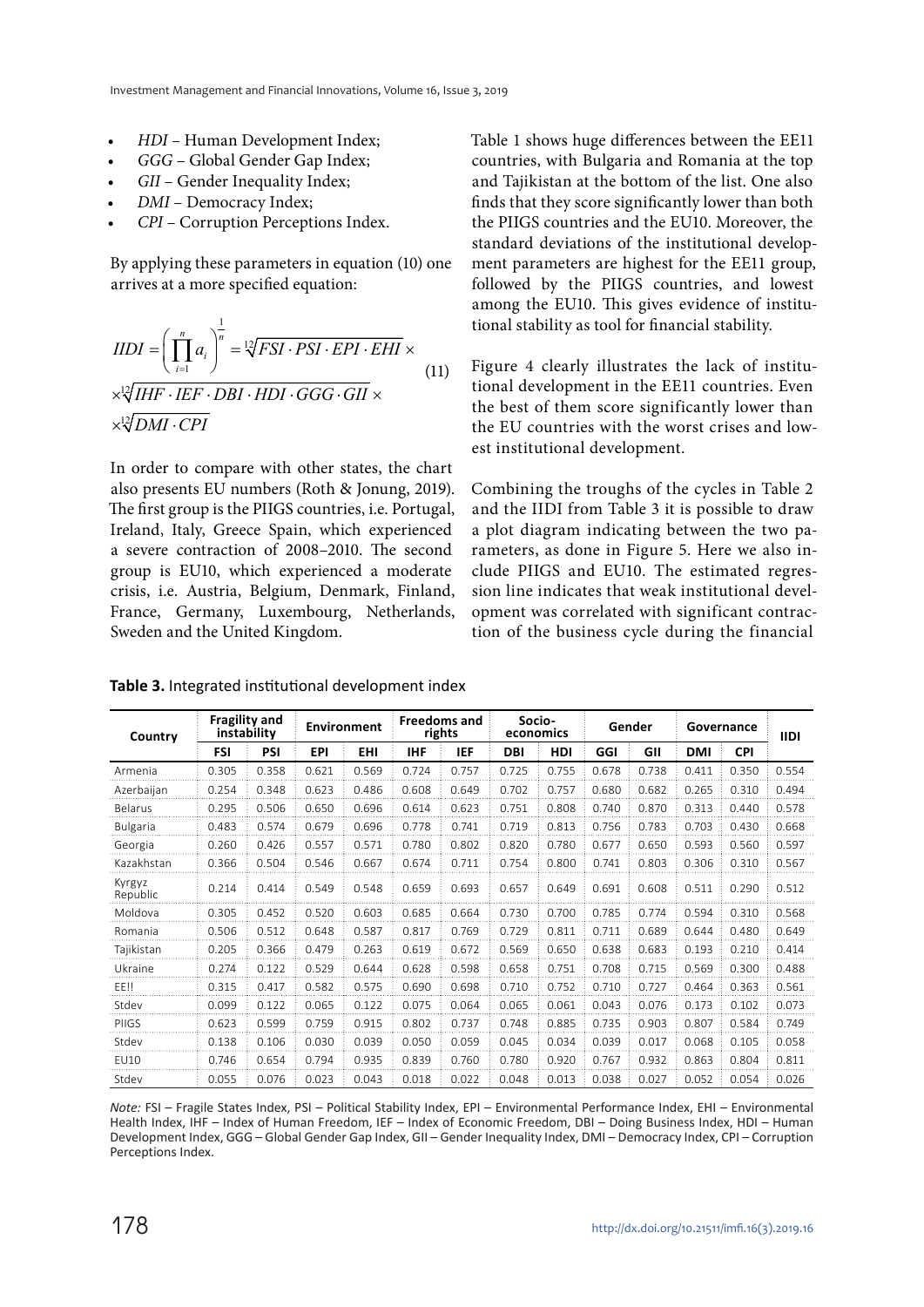Investment Management and Financial Innovations, Volume 16, Issue 3, 2019

Source: See footnote 1.



**Figure 4.** Integrated institutional development index



**Figure 5.** Plot diagram IIDI and GDP contraction during financial crisis

crisis, with satisfactory explanatory degree  $(R^2 = 67.7\%).$ 

In sum, institutional developments of the EE11 under investigation seem fragile, meaning that modernization and integration into the global economy is limited. Thus, these economies frameworks were not the best for meeting a financial crisis.

### **CONCLUSION**

The present paper investigates the financial crisis of 2008–2010 in eleven emerging Eastern European economies with departure in the financial instability hypothesis and institutional development. The research follows three key time series for the real economy and four for financial markets in eleven countries.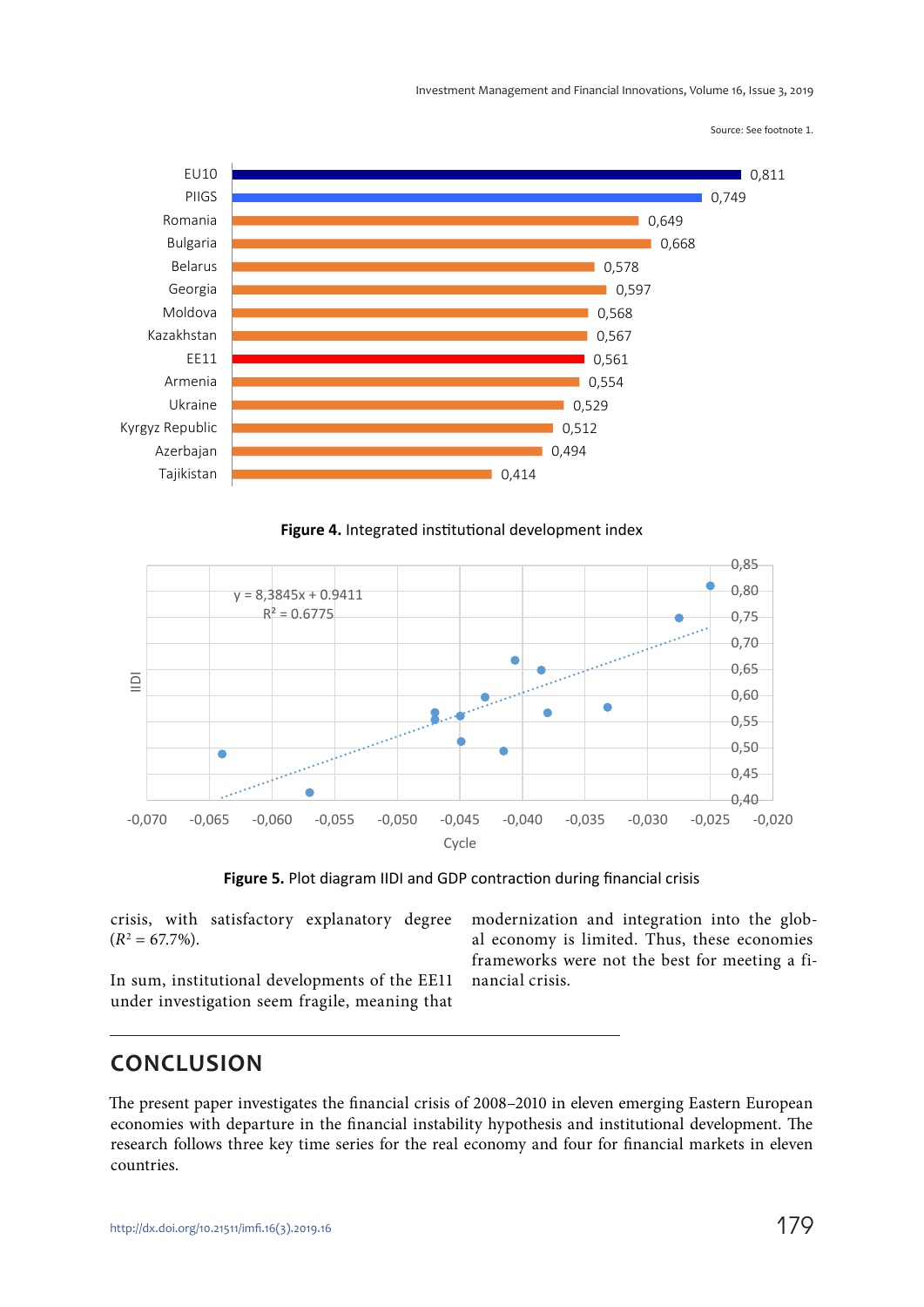Using a structural time series analyzes the paper isolates cycles from other time series components. The analysis reveals substantial overheating in the economy mirrored in huge expansion in financial and real economy indicators prior to the crisis, when the same variables contracted correspondingly during the crisis. Thus, it is reasonable to conclude that loss of financial stability was an important element in the foreplay of the crisis.

By constructing an institutional development matrix and an integrated institutional development index, one finds that the economies under investigation did not have institutional strength to withstand the crisis.

## **REFERENCES**

- 1. Åslund, A. (2010). The Last Shall Be the First. The East European Financial Crisis. Peterson Institute for International Economics.
- 2. Åslund, A. (2018). What Happened to the Economic Convergence of Central and Eastern Europe after the Global Financial Crisis? Comparative Economic Studies, 60(2). http://dx.doi. org/10.1057/s41294-018-0060-x
- 3. Bracke, T., & Martin, R. (2012). From Crisis to Recovery: Old and New Challenges in Emerging Europe. Palgrave Macmillan. Retrieved from https://www. waterstones.com/book/fromcrisis-to-recovery/thierry-bracke/ reiner-martin/9780230355286
- 4. Cato Institute (2018). Economic freedom. Retrieved from https:// www.heritage.org/index/ (accessed on January 1, 2019).
- 5. Cato Institute (2016). Human freedom. Retrieved from https://www. cato.org/human-freedom-indexnew (accessed on January 1, 2019).
- 6. Cerqueira, P., Silaghi, M. I. P., Stoian, A., & Turcu, C. (2018). Perspectives on Financial, Monetary, and Economic Developments in Eastern Europe. Eastern European Economics, 56(5), 329- 333. https://dx.doi.org/10.1080/00 128775.2018.1506990
- 7. Claessens, S., & Kose, M. A. (2013). Financial Crises Explanations, Types and Implications. IMF Working Papers, 13/28. Retrieved from https://www. imf.org/en/Publications/WP/ Issues/2016/12/31/Financial-Crises-Explanations-Types-and-Implications-40283
- 8. Doing business (2018). A World Bank Group Flagship. Retrieved from http://www.doingbusiness. org/content/dam/doingBusiness/ media/Annual-Reports/English/ DB2018-Full-Report.pdf (accessed on January 1, 2019).
- 9. Dubravko, M. (2011). The Spread of the Financial Crisis to Central and Eastern Europe: Evidence from the BIS Data. In R. Matousek (Ed.), Money, Banking and Financial Markets in Central and Eastern Europe. 20 years of transition (pp. 5-31). Palgrave Macmillan. http://dx.doi. org/10.1057/9780230302211\_2
- 10. Dudáš, T. (2013). The impact of the global economic crisis on the public finances of Central and Eastern European countries. Niğde Üniversitesi İİBF Dergisi, 6(2), 184-193.
- 11. Eichengreen, B. (1990). Elusive Stability. Essays in the History of International Finance 1919–1939. Cambridge University Press. Cambridge Mass. https://dx.doi. org/10.1017/CBO9780511664397
- 12. Fund for Peace (2018). Fragile states index. Retrieved from https:// fragilestatesindex.org/ (accessed on January 1, 2019).
- 13. Goldsmith, R. W. (1982). Comment on Hyman P Minsky. The Financial Instability Hypothesis. In C. P. Kindleberger & Laffargue (Eds.), Financial Crises, Theory, History and Policy (pp. 41-43). Cambridge UK.
- 14. Grytten, O. H., & Hunnes, A. (2016). Krakk og Kriser ihistorisk perspektiv (pp. 21-34). Oslo: Cappelen Damm.
- 15. Jungmann, J., & Sagemann, B. (2011). Financial Crisis in Eastern Europe. Road to Recovery. Gabler.
- 16. Kindleberger, C. P. (1996). Mnias, Panics and Crashes (3rd ed.). Wiley, Hobokoen New Yersey.
- 17. Kindleberger, C. P., & Aliber, R. Z. (2015). Manias, Panics and Crashes. A History of Financial Crises (7th ed.). Palgrave Macmillan.
- 18. Kydland, F. E., & Prescott, E. C. (1990). Business cycles: real facts and a monetary myth. Quarterly Review. Federal Reserve Bank of Minneapolis, 3-18. https://ideas. repec.org/a/fip/fedmqr/y1990isprp3-18nv.14no.2.html
- 19. Minsky, H. P. (1982). The Financial Instability Hypothesis: Capitalist Processes and the Behaviour of the Economy. In C. P. Kindleberger & J. P. Laggargue (Eds.), Financial Crises: Theory, History, and Policy (pp. 13-39). Cambridge University Press.
- 20. Minsky, H. P. (1986). Stabilizing an Unstable Economy. Yale University Press, Yale.
- 21. Moghadam, R. (2014). Democracy. Europe's Road to Integration. Finance and Development, 51(1), 8-13.
- 22. Njemcevic, F. (2017). Capital Market and Economic Growth in Transition Countries: Evidence from South East Europe. Journal of International Business Research and Marketing, 2(6), 15-22. http://dx.doi.org/10.18775/jibrm.1849-8558.2015.26.3002
- 23. Reinhart, C. M., & Rogoff, K. S. (2009). This Time Is Different. Eight Centuries of Financial Folly. Princeton University Press.